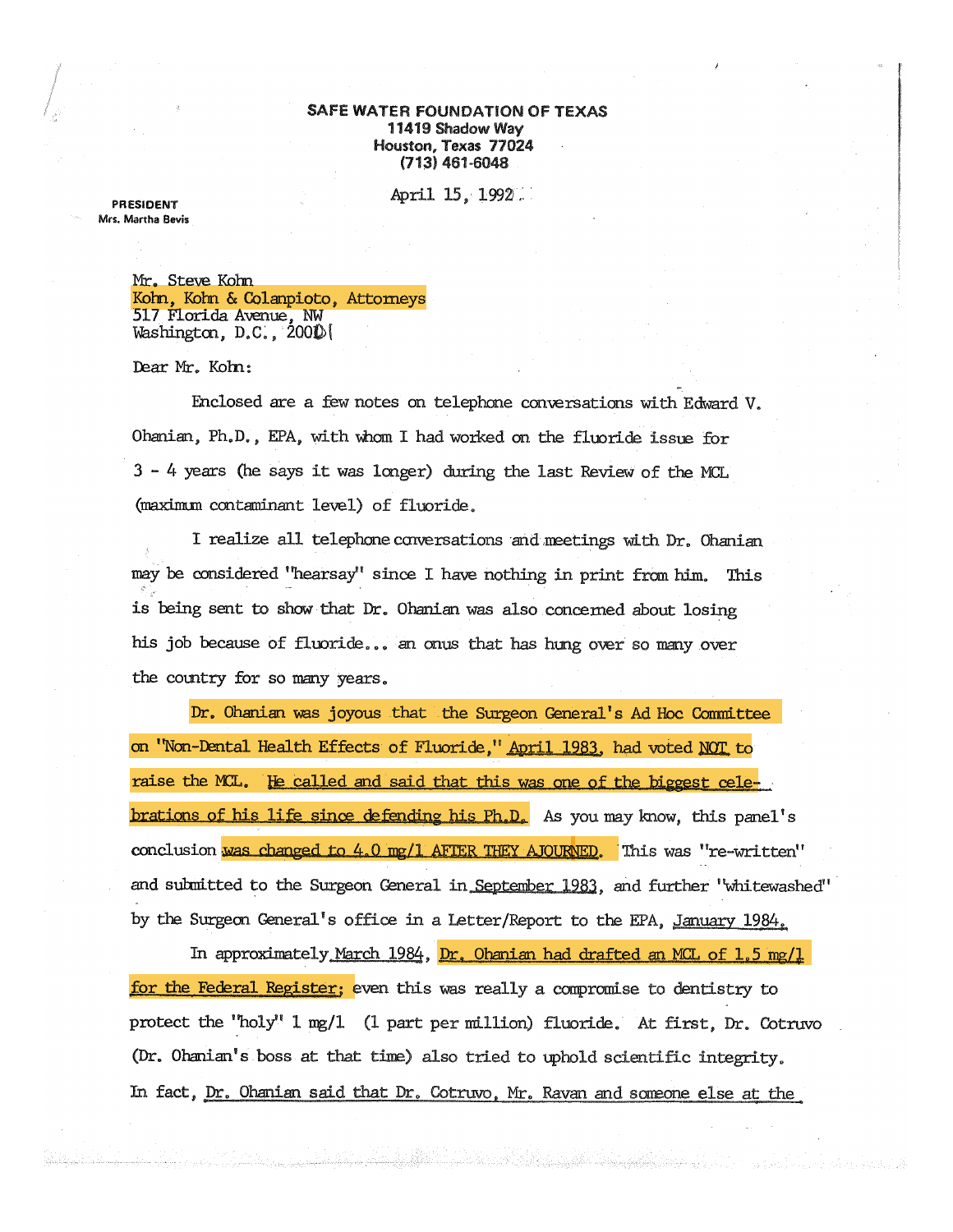EPA had agreed to the  $1.5 \text{ mg}/1 \text{ MCL}$ . In 1975, the EPA had also written an MCL of 1.5, but abdicated to dentistry in the Surgeon General's office, USPHS.

Based on my notes of May 10, 1985. the job of writing the MCL of fluoride must have been taken away from Dr. Ohanian during April - May, 1985 and given to Arthur Perler... and written at the higher level of 4.0 mg/1. After years' of reading the literature, I think EPA's response had to have been "run by" and drafted by networking dentistry, including the ADA... same "canned" and sanitizing responses to the scientific evidence.

I had not talked to Dr. Ohanian since February 7. 1986 when he said. "Please help save my job," until I called him last year about the current review. Among other statements, he said that EPA has now set up a system whereby studies submitted cannot "disappear," as did material during the last fluoride review.

I like Dr. Ohanian and feel badly about betraying anything he told me in confidence; he just "caved in" to the enormous pressure from dentistry in many agencies, the ADA, and the Surgeon General himself (Koop). I am grateful to him for manythings; I was so naive about the scientific and political corruption on fluoride during the early 1980s. (and Dn. Pantow)

However, if there is anything I can do to help Dr. Marcus, who had the guts not to cave in, I want to do it, and hope these notes will help. I amalso mindful of the current 253 million Americans and the next generation who are subject to decisions that Dr. Ohanian will make in 1992-1993 now that he has again the responsibility of the fluoride review... and that this could have adverse ramifications for millions. \*

Yours very truly,

Bevis ~

MarthaBevis (Mrs. R. M.)

CC: Robert Carton, Ph.D.

*i*More than health is involved; billions and billions of dollars are being drained from this country for fluoride and dentistry, and annually fed with PAC funds to Congress by the ADA and their allies.

 $-2 -$